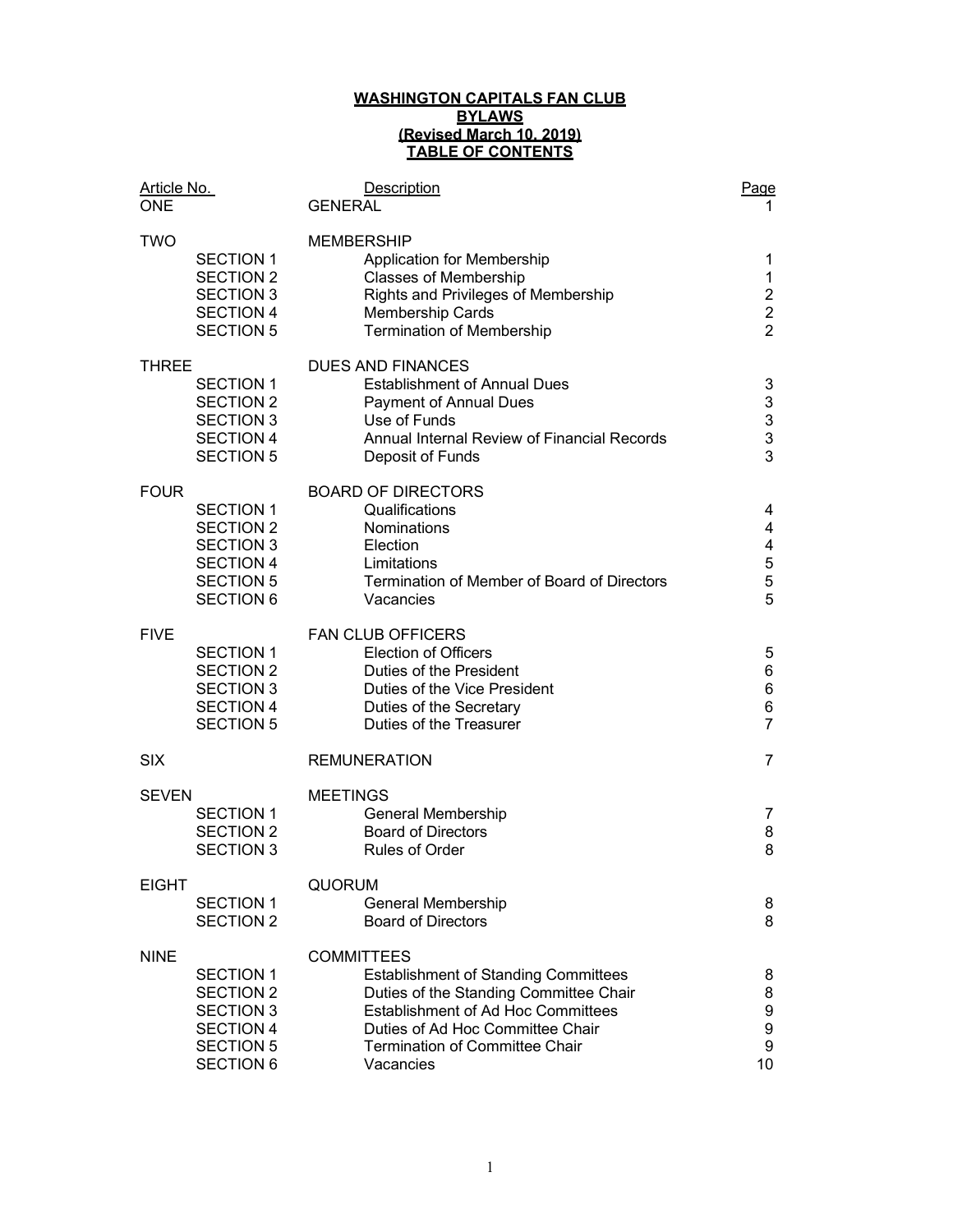| <b>TEN</b>       | AMENDMENTS TO THE ARTICLES OF INCORPORATION<br><b>AND/OR BYLAWS</b> |    |
|------------------|---------------------------------------------------------------------|----|
| <b>SECTION 1</b> | <b>Submission of Amendments</b>                                     | 10 |
| <b>SECTION 2</b> | <b>Incorporation of Amendments</b>                                  | 10 |
| <b>ELEVEN</b>    | POLICY AND PROCEDURE                                                |    |
| <b>SECTION 1</b> | Use of Mailing List                                                 | 10 |
| <b>SECTION 2</b> | <b>Binding of Commitments</b>                                       | 10 |
| <b>SECTION 3</b> | <b>Endorsement of Candidates</b>                                    | 10 |
| <b>TWELVE</b>    | DISSOLUTION OF THE FAN CLUB                                         | 10 |
| <b>THIRTEEN</b>  | REDUCTION OF BUSINESS AND ACTIVITIES                                |    |
| <b>SECTION 1</b> | Meetings                                                            | 11 |
| <b>SECTION 2</b> | <b>Business</b>                                                     | 11 |
| <b>SECTION 3</b> | Provisions for Long Delay of Season                                 | 11 |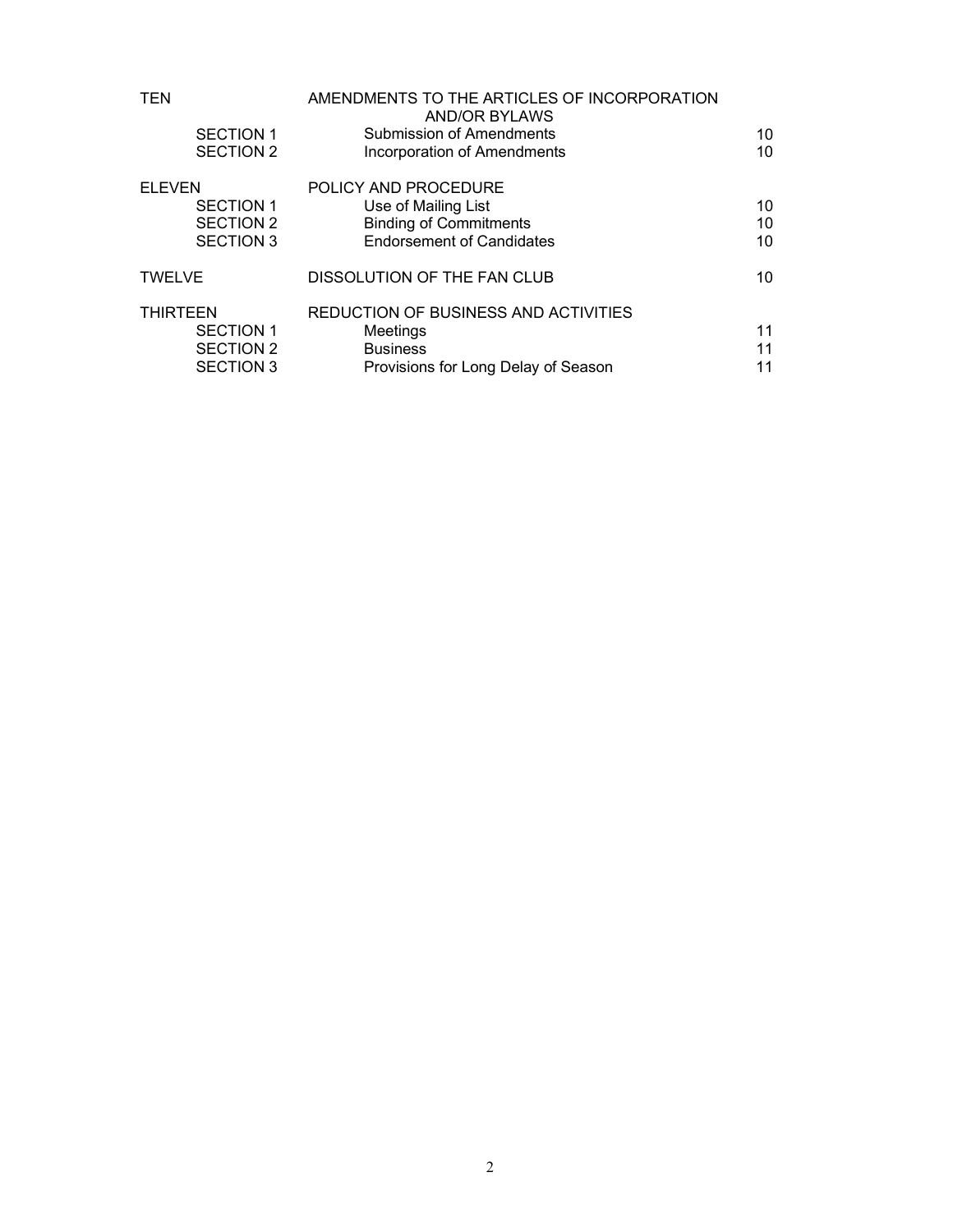# FAN CLUB, LTD. BY-LAWS (Revised as of March 10, 2019)

# ARTICLE ONE: GENERAL

This organization, incorporated under the laws of the State of Maryland, as of December 30, 1975, for the purposes set forth in its Articles of Incorporation, shall be known and referred to as the Washington Capitals Fan Club, Ltd.

# ARTICLE TWO: MEMBERSHIP

Membership in the Washington Capitals Fan Club, Ltd. (hereafter referred to as the Fan Club) shall be available to any person upon such terms and under such conditions as may hereafter be determined by the Board of Directors, without regard to race, creed, sex, national origin, or political persuasion. Membership shall be limited to one (1) per person.

#### SECTION 1: Application for Membership:

Application for membership in the Fan Club shall be made to the Membership Committee and upon receipt of the annual dues; the applicant shall become a member in good standing.

#### SECTION 2: Classes of Membership:

The following types of membership are available:

- A. Individual Membership: Individual membership shall be conferred on all persons eighteen (18) years of age or older, who have paid the current dues of the Fan Club. Each individual member in good standing shall be entitled to all the rights and privileges of membership, including full voting privileges.
- B. Senior/ Family Membership: Senior membership and senior family membership shall be conferred on all senior persons, and all senior families with one member being sixty-five (65) years of age or older, who have paid the current dues of the fan club. Each such member in good standing shall be entitled to all the rights and privileges of membership, including full voting privileges.
- C. Youth Membership: Any member between the ages of twelve (12) and eighteen (18) years of age who are not included in a Family Membership shall be classified as youth members. Youth members shall have rights and privileges limited to Paragraphs G through J of Section 3 of Article Two of these by-laws with the following limitation: The privilege to participate in Fan Club trips is restricted with attendance on such trips required to be under the direct control of a parent, an adult over eighteen (18), or legal guardian.
- D. Family Membership: Family membership will be conferred on parent(s), two (2) adults living together, and children living at the same address. Each adult member in good standing shall be entitled to all rights and privileges of membership, ny member full voting privileges. Children of this membership shall have the rights and privileges of membership limited to Paragraphs G through J of Section 3 of Article Two of these by-laws with the following limitation: The privilege to participate in Fan Club trips is restricted with attendance on such trips required to be under the direct control of a parent, an adult over eighteen (18), or legal guardian.
- E. Out-of-Town Membership: Out-of-town membership may be conferred on any person living outside of Maryland-Virginia-Washington, DC Out-of-Town members shall have all the rights and privileges of membership except the right to hold office or to receive the annual membership gift.
- F Honorary Membership: Honorary annual or lifetime membership may be conferred on any person by unanimous recommendation of the Membership Committee and Board of Directors. An Honorary Member shall have all the rights and privileges of membership except the rights to vote and to hold office, and shall not be subject to the payment of dues or assessments.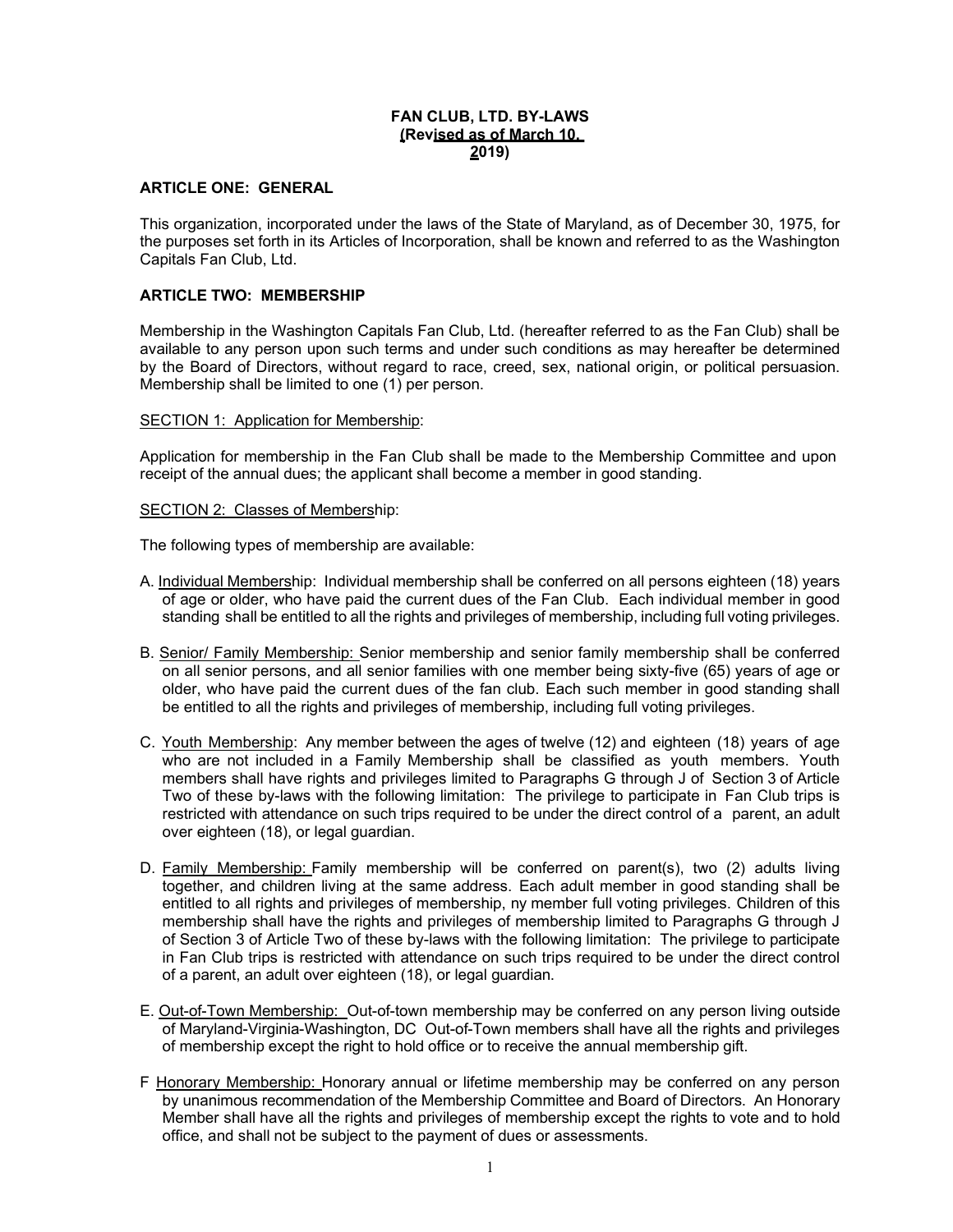# SECTION 3: Rights and Privileges of membership:

The membership is entitled to certain rights and privileges, including:

- A. The right to elect the Directors of the Fan Club.
- B. The right to attend the Board of Directors meetings.
- C. The right to modify or veto any decision of the Board of Directors by a two-thirds (2/3) majority vote of all individual members in good standing present at a general membership meeting, provided that at least fifteen (15) individual members are present.
- D. The right to amend these by-laws as set forth in Article Ten.
- E. The right to vote on all general membership items.
- F. The right to volunteer for committee work.
- G. The right to attend meetings and functions of the Fan Club.
- H. The duty to exhibit good conduct when attending Fan Club functions and meetings.
- I. The privilege to uphold and support the aims, principles, and purposes of the Fan Club.
- J. The right to recommend expenditures for consideration by the Board of Directors.

# SECTION 4: Membership Cards:

Membership cards will be issued by the Membership Committee to all members in good standing unless otherwise determined by a majority of the Board.

## SECTION 5: Termination of Membership:

Membership may be terminated by:

- A. Voluntary written resignation addressed to the Board of Directors,
- B. Failure to pay the annual dues on or before November 30 of the Fan Club year,
- C. Expulsion from the Fan Club by a vote of six (6) directors for any unauthorized use of the Fan Club's name, stationary, or logo for personal benefit or recognition, or a member conducts themselves in a manner that is detrimental to the best interest of the club, providing that:
	- 1: the member(s) coming before the Board of Directors for expulsion has been notified in writing of said action, and
	- 2: the member(s) is allowed to present their case to the Board of Directors, prior to the expulsion vote, at the next scheduled Board of Directors meeting, and
	- 3: the member(s) is (are) allowed the right to appeal expulsion to the full membership, given that written notice of intent to appeal is provided to the Board of Directors. The appeal will be presented at the next regularly scheduled General membership meeting where two-thirds (2/3) of the quorum members present must vote to expel the member(s). Said expulsion will last three (3) Fan Club years.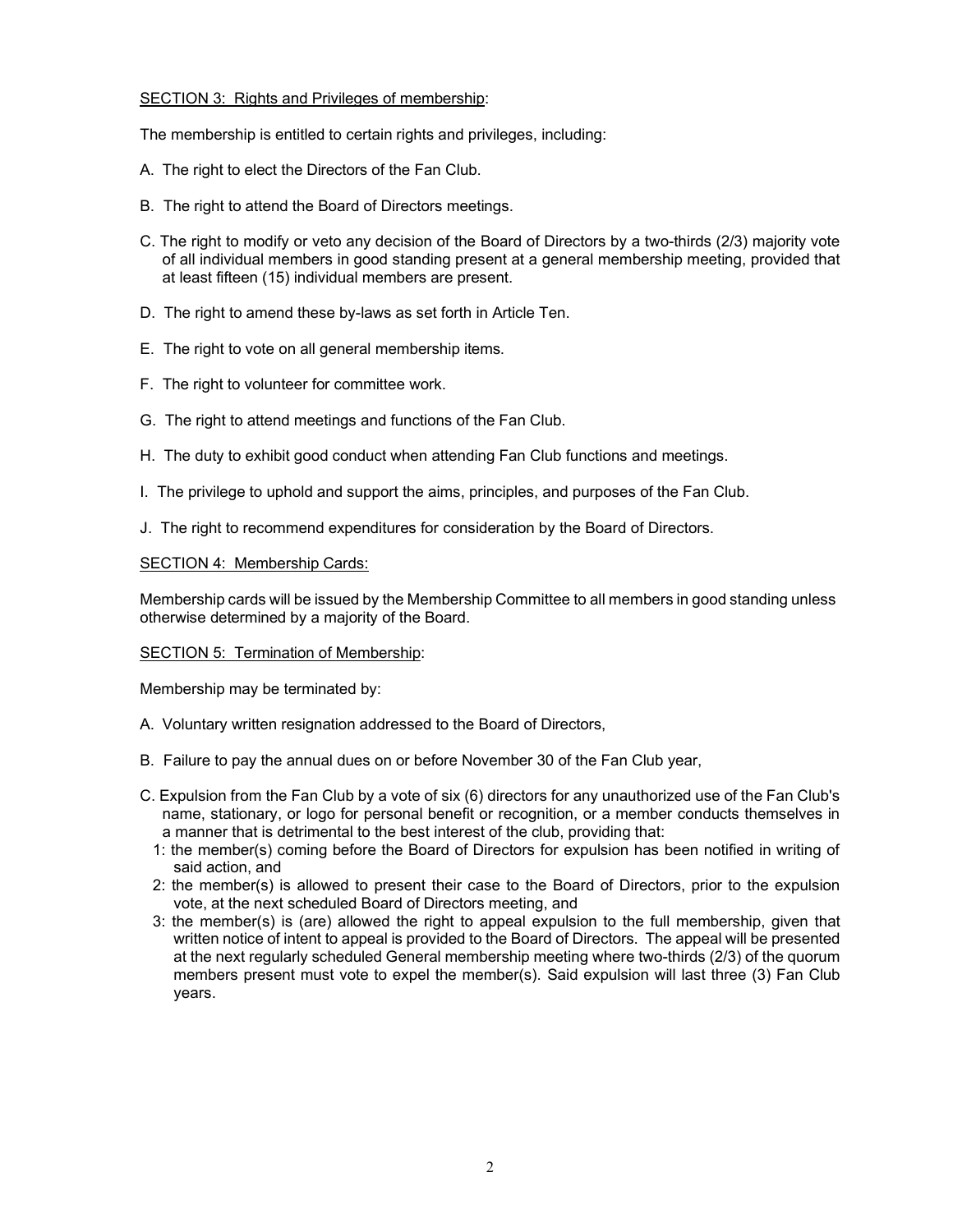# ARTICLE THREE: DUES AND FINANCES

# SECTION 1: Establishment of Annual Dues:

The Board of Directors upon recommendation from the Membership Committee shall establish the dues for the Fan Club year. The Fan Club year is defined as the period from July 1 of a calendar year through June 30 of the following calendar year.

# SECTION 2: Payment of Annual Dues:

- A. Dues shall be made payable to the Washington Capitals Fan Club, Ltd.
- B. Membership renewed by November 30 will be considered a full Fan Club Year Membership.
- C. New membership applications and dues shall be accepted at any time during the Fan Club year. Applications received between March 1 and the end of the Fan Club year shall be accepted by the Membership Committee at half price. The contents of the half priced Membership Packet will be determined by recommendation of the Membership Committee and a two-thirds (2/3) vote of the Board of Directors.

# SECTION 3: Use of Funds:

Any funds collected or accumulated by the Fan Club may only be spent to promote the aims of the Fan Club as stated in the Articles of Incorporation, these By-Laws, and only as authorized by the Board of Directors.

## SECTION 4: Annual Internal Financial Review

- A. An Internal Financial Review of the Fan Club's financial records shall be required annually or whenever the Treasurer changes hands.
- B. An Internal Financial Review Committee shall be comprised of the President and two additional members, one of which shall be a member of the Board of Directors. The treasurer (out-going and in-coming when appropriate) may participate upon the invitation of the Internal Financial Review Committee, for purposes of providing information and/or clarification of issues during the review.
- C. The completed Internal Financial Review shall be approved and signed by all members of the Internal Financial Review Committee.
- D. The Internal Financial Review shall begin no earlier than the election of Fan Club officers and be completed within three months.

## SECTION 5: Deposit of Funds

Fan Club funds received by a committee chair may be deposited into the Fan Club bank account by the committee chair as long as the deposit slip and written account for all the money is attached to a WCFC deposit form and forwarded to the Treasurer for inclusion in the financial statements and for reconciliation with the bank statements prior to the next Board meeting.

# ARTICLE FOUR: BOARD OF DIRECTORS

The Board of Directors shall act as the Executive body of the Fan Club, and through its officers or other duly designated representatives, shall have the sole authority to act, authorize expenditures of funds, communicate, or make representations on behalf of the Washington Capitals Fan Club, Ltd. The Board shall consist of nine (9) Directors elected by the general membership of the Fan Club.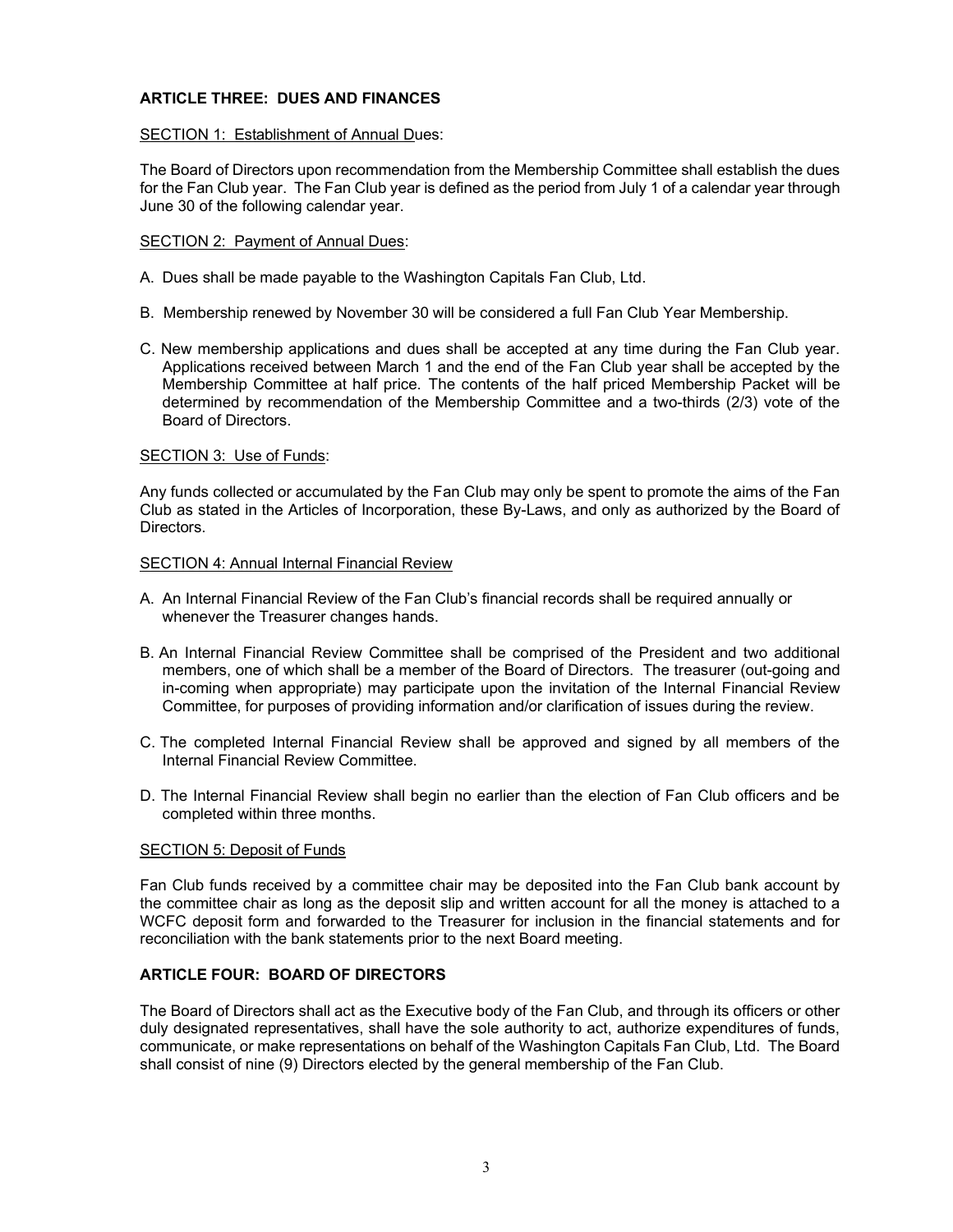SECTION 1: Qualifications:

To qualify to serve as a Director, a member must:

- A. Have been a member of the Fan Club for the two (2) full fan club years.
- B. Be at least eighteen (18) years of age by April 30 of the election year.
- C. Be committed to serve a full three (3) year term.

#### SECTION 2: Nominations:

- A. Any Fan Club member meeting the requirements of Article Four, Section 1, of these By-Laws may be nominated as a candidate for the purpose of being elected to the Board.
- B. Nominations as a candidate shall be accomplished by one of the following:
	- 1. By submitting in writing to the Nominations/Elections Committee a brief biography stating one's position and qualifications.
	- 2. By being nominated by the Nominations/Elections Committee.
	- 3. By being nominated and seconded from the floor.
- C. All nominations will be verified by the Nominations/Elections Committee.
- D. All submitted biographies of the candidates shall be forwarded to the general membership.
- E. The candidates shall be given the opportunity to address the general membership prior to voting.

#### SECTION 3: Election:

- A. At the general membership meeting in March of each year, individual members shall elect three (3) Directors for a term of three (3) years each. The treasurer's term will require at least an additional three months added to their director term if the treasurer is in the last year of their Director's term.
- B. Absentee voting will be allowed. The number of members voting by absentee ballot will be announced at the general membership meeting.
- C. Election to the Board shall be by secret written ballot submitted by the individual members present and voting at the general membership meeting. Members who voted by absentee ballot and attend the meeting will not be allowed to vote at the meeting.
- D. The persons receiving the greatest number of votes, absentee and written ballots, shall be elected.
- E. Cumulative voting and proxy balloting are not permitted.
- F. The person receiving the fourth highest number of votes in the election shall be designated as the alternate for the purpose of filling a vacancy on the Board of Directors until the next general election, pursuant to Article Four, Section 6, of these By-Laws.
- G. Newly elected Directors shall take office at the May meeting of the Board of Directors following their election.
- H. The results of the election of Directors shall be published in the Newsletter at the earliest practical time as determined by the Newsletter Committee.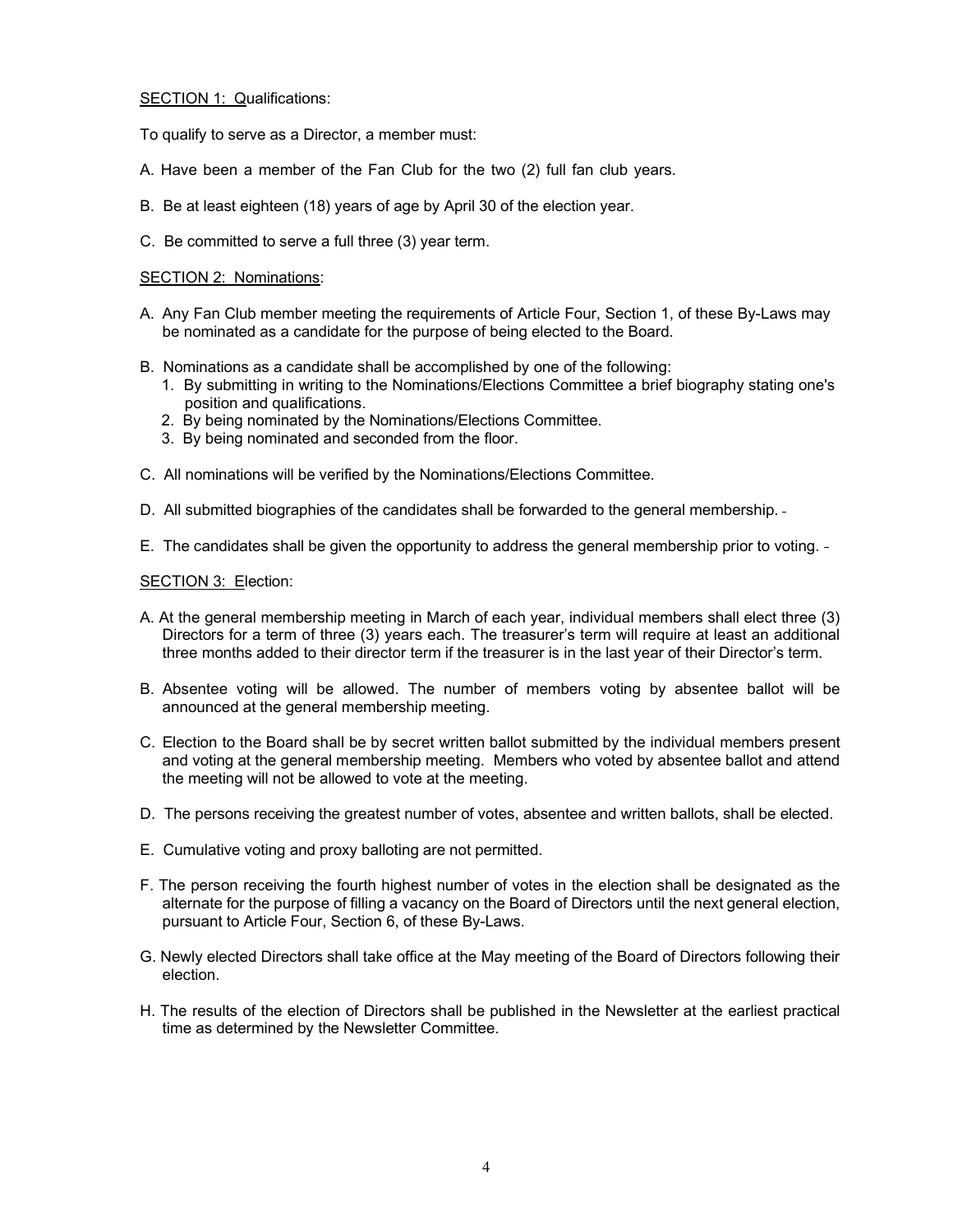# SECTION 4: Limitations:

. At the conclusion of a Director's full three-year term on the Board of Directors, said member may be eligible for election for another three-year term. However, the candidate must participate in the nomination and election process as any other candidate.

## SECTION 5: Termination of Member of Board of Directors:

- A. Any Director may resign from office at any time by delivering a written notice of resignation to the President of the Fan Club. The acceptance of such resignation, unless required by the terms thereof, or by conditions set forth in these By-Laws, shall not be necessary to make the resignation effective.
- B. The Board of Directors, may, by a vote of six (6) directors, declare the office of any Director vacated by reason of neglect if:
	- 1. A Director shall be absent, except for reasons of illness or out of the area from three (3) consecutive meeting of the Board of Directors, or
	- 2. A Director shall be absent, except for reasons of illness from a total of four (4) meetings of the Board of Directors in any twelve (12) month period, including regularly scheduled meetings and special meetings duly called and noticed, and a successor shall be appointed as provided in Article Four, Section 6 of these By-Laws.
	- 3. A Director conducts themselves in a manner that is detrimental to the best interest of the club.

## SECTION 6: Vacancies:

If any Director, at any time after being elected, shall die, resign, or cease to have any of the qualifications provided for herein, then the office of said Director shall become immediately vacant. In such event, or in case of a vacancy created by any other circumstances, the alternate of the most recent March election shall be offered the opportunity to fill the unexpired term. In the event there is no alternate available, the President , pending Board approval, may appoint a temporary Director until a permanent Director is elected.

# ARTICLE FIVE: FAN CLUB OFFICERS

The Fan Club will have the following elected officers: President, Vice President, and Treasurer. The elected officers shall be selected from the Board of Directors and elected by the Board members.

## SECTION 1: Election of Officers:

- A. The election of officers shall take place at the May meeting of the Board of Directors following the March election of Directors.
- B. Each officer shall be elected separately in the following order: President, Vice- President, and Treasurer.
- C. The Secretary will be selected from the board members. In the event that no board member wants to be the secretary, a non-voting secretary will be selected by the board from eligible general members.
- D. The officers of the Fan Club shall be elected as decided by a plurality of votes cast for each officer position, provided that at least six (6) votes are cast.
- E. Each elected officer shall hold office for one (1) year but may seek no more than two additional terms before "sitting out" a period of one year. The Treasurer's term will run from the beginning of the fiscal year until the end of the Treasurer's Fiscal Year. The Treasurer Elect will assist the current fiscal year Treasurer during the two (2) months prior to assuming office.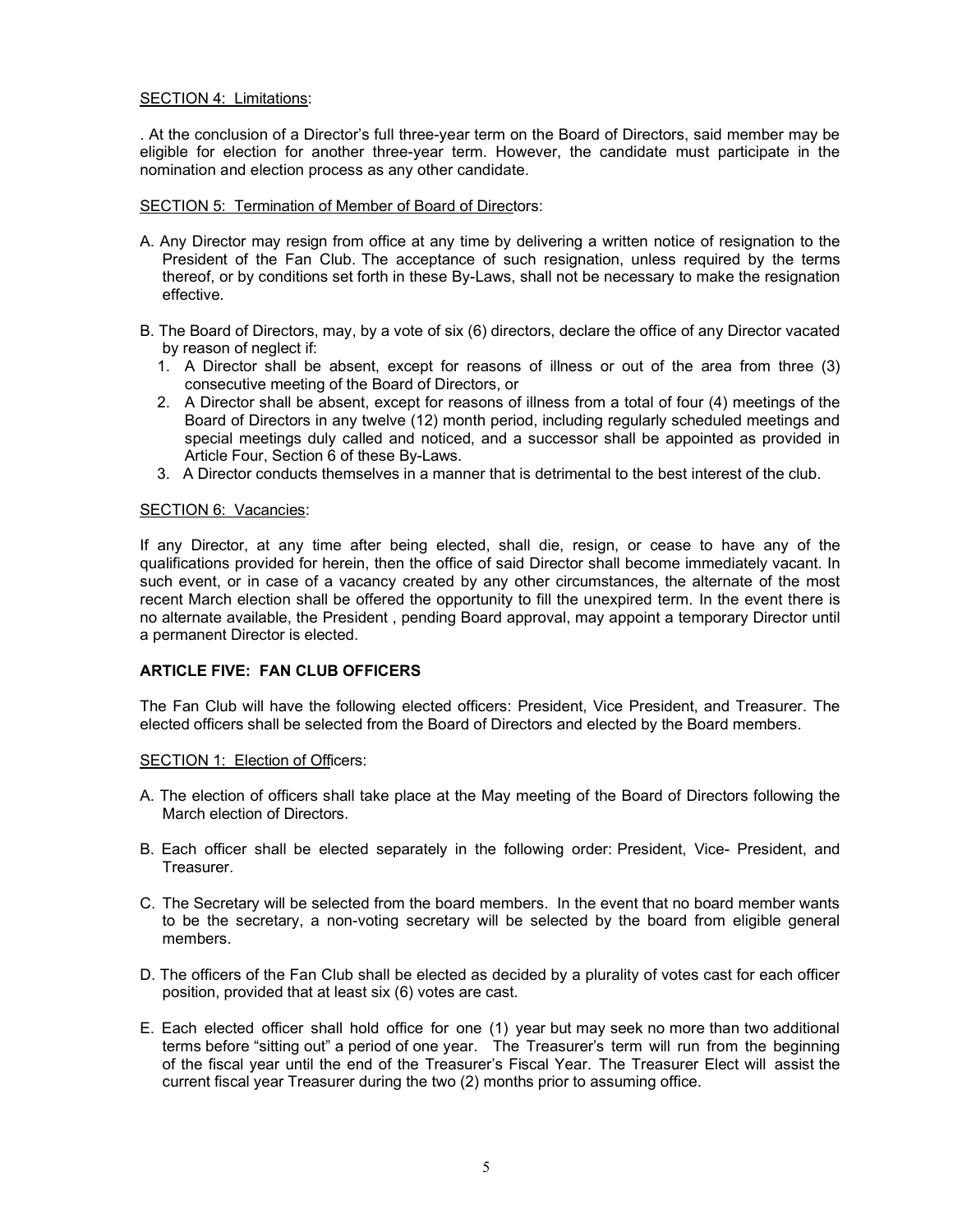## SECTION 2: Duties of the President:

The President will:

- A. Act as the chief spokesperson for the Board of Directors and for the Fan Club.
- B. Make all ruling on the interpretation of the Charter and By-Laws, subject to appeal of the Board of **Directors**
- C. Be a member ex-officio of all committees.
- D. Preside at all meetings of the Fan Club's Board of Directors and Fan Club meetings.
- E. Verify the Fan Club's bank balance. "Verify" in this context means the President will not only determine the amount of money on deposit, but will also examine the books to ascertain how much money should be on deposit.

#### SECTION 3: Duties of the Vice President:

The Vice President will

- A Perform the duties of the President in the President's absence.
- B. In the absence of a Standing Committee Chair, oversee the functions of a committee until a new chair is selected.

# SECTION 4: Duties of the Secretary:

The secretary will:

- A. Keep the minutes of the Board of Directors and special meetings.
- B. Take the roll call at the Board of Directors meetings.
- C. Provide, upon request, the minutes of previous meetings of the Board of Directors meetings.
- D. Have a list of all Officers, Directors, and committee Chairs.
- E. Draft correspondence as directed.
- F. Be the custodian of all documents belonging to the Fan Club. This includes, but is not limited to all annual membership records, all legal documents, insurance records, tax reports, year-end financial statements, and Bank statements. These records will be permanently maintained. All other financial records, including cancelled checks, expense reports, cash receipts, monthly reports, etc. should be kept for at least six (6) years.
- G. Make available Articles of Incorporation, By-Laws, and minutes to the meetings to any member requesting them.
- H. Preside over the meetings taking place in the absence of the President and Vice- President.
- I. Assure that all pertinent records are passed on to the incoming officers from the outgoing at the conclusion of their term.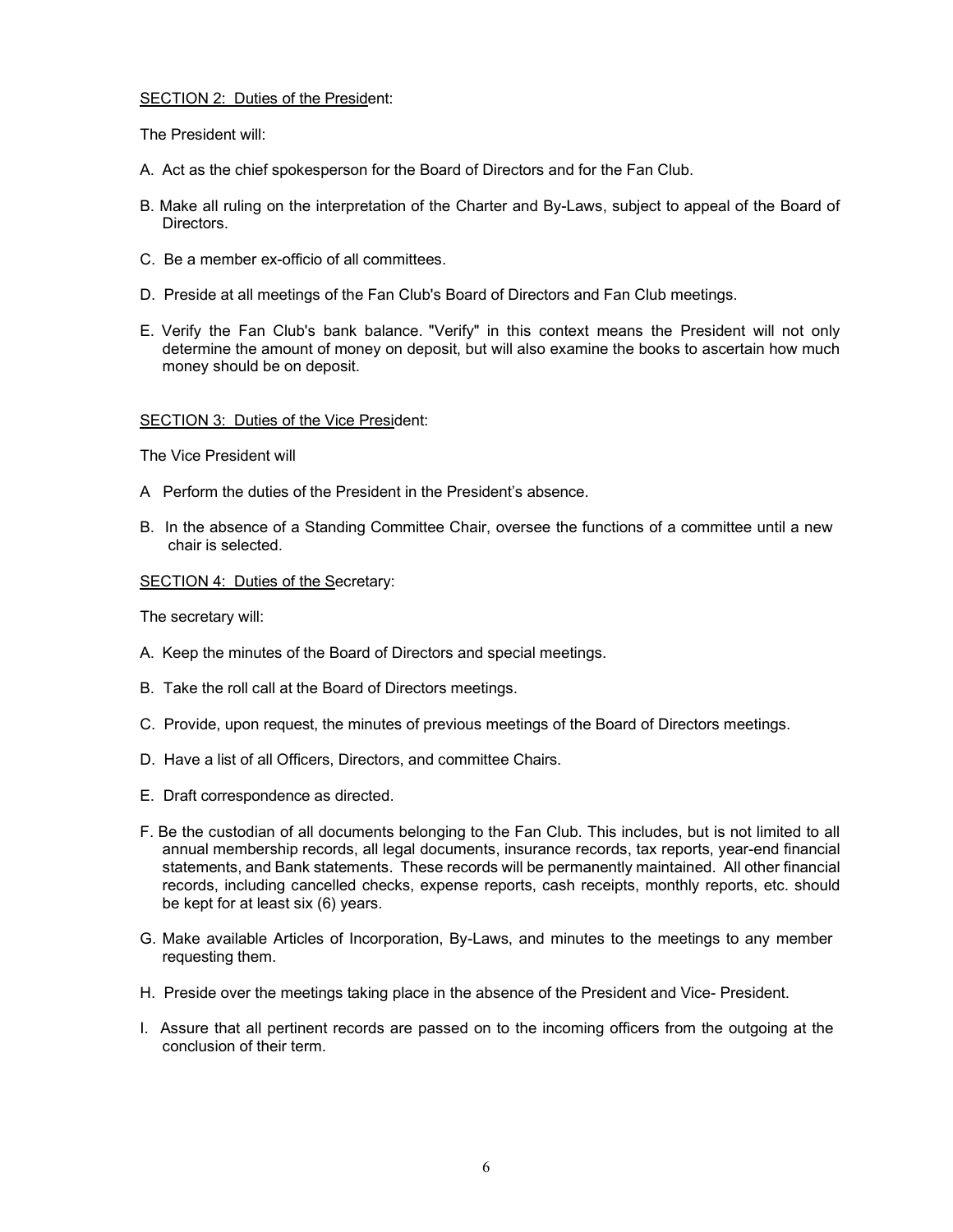J. Keep current the names of officers authorized to sign checks with the banking institution used by the Fan Club.

SECTION 5: Duties of the Treasurer:

The Treasurer will:

- A. Maintain a bank account in the name of the Fan Club in a recognized banking institution.
- B. Coordinate the deposit of all Fan Club funds, whether by direct deposit or by deposit by individual committee chair. Should funds be deposited into the Fan Club account by a committee chair, the deposit slip and a written account for the money should be given immediately to the Treasurer for inclusion in the financial reports and for reconciliation with the bank statements.
- C. Keep records of such funds using approved bookkeeping methods.
- D. Pay bills when clearly authorized. Payment will be made by counter-signed check.
- E. Give a complete financial report at the monthly Board of Directors meeting. Give a summary of the financial report at the monthly general membership meeting when requested.
- F. Maintain financial records for the current year and the previous two (2) years.
- G. Prepare all financial reports required by law and present them to the Board of Directors for approval.
- H. Open the Fan Club's financial books to anyone authorized by the Board of Directors to inspect the books.
- I. Train incoming treasurer on all programs, spread sheets, required financial documents, filing dates of said documents and any other requirements that the Board of Directors may deem appropriate.
- J. Should the Treasurer desire to resign, all financial records will be surrendered and a resignation tendered to the President of the Fan Club. The Treasurer's resignation will not be accepted until such time as these financial records have been examined and found to be correct.

## ARTICLE SIX: REMUNERATION

No Fan Club officers, members of the Board of Directors, Committee chair, members of committees, or general Fan Club members shall receive payment for services volunteered to the Fan Club.

## ARTICLE SEVEN: MEETINGS

#### SECTION 1: General Membership Meetings:

- A. The Fan Club shall conduct at least bi-monthly meetings (at least every other month) for the entire membership during the months of the regular season (October through April.)
- B. The purpose of the March meeting is to elect Directors, as specified in Article Four, Section 3 of these By-Laws, and other purposes as may be necessary.
- C. Special meetings of the Fan Club may be called by the President at the discretion of the Board of Directors.
- D. A written notice of all meetings of the membership, both regular and special, shall be provided to each member of record at least seven (7) days before the meeting. Each meeting notice shall set forth the place, the date, and the hour of the meeting.

SECTION 2: Board of Directors' Meetings: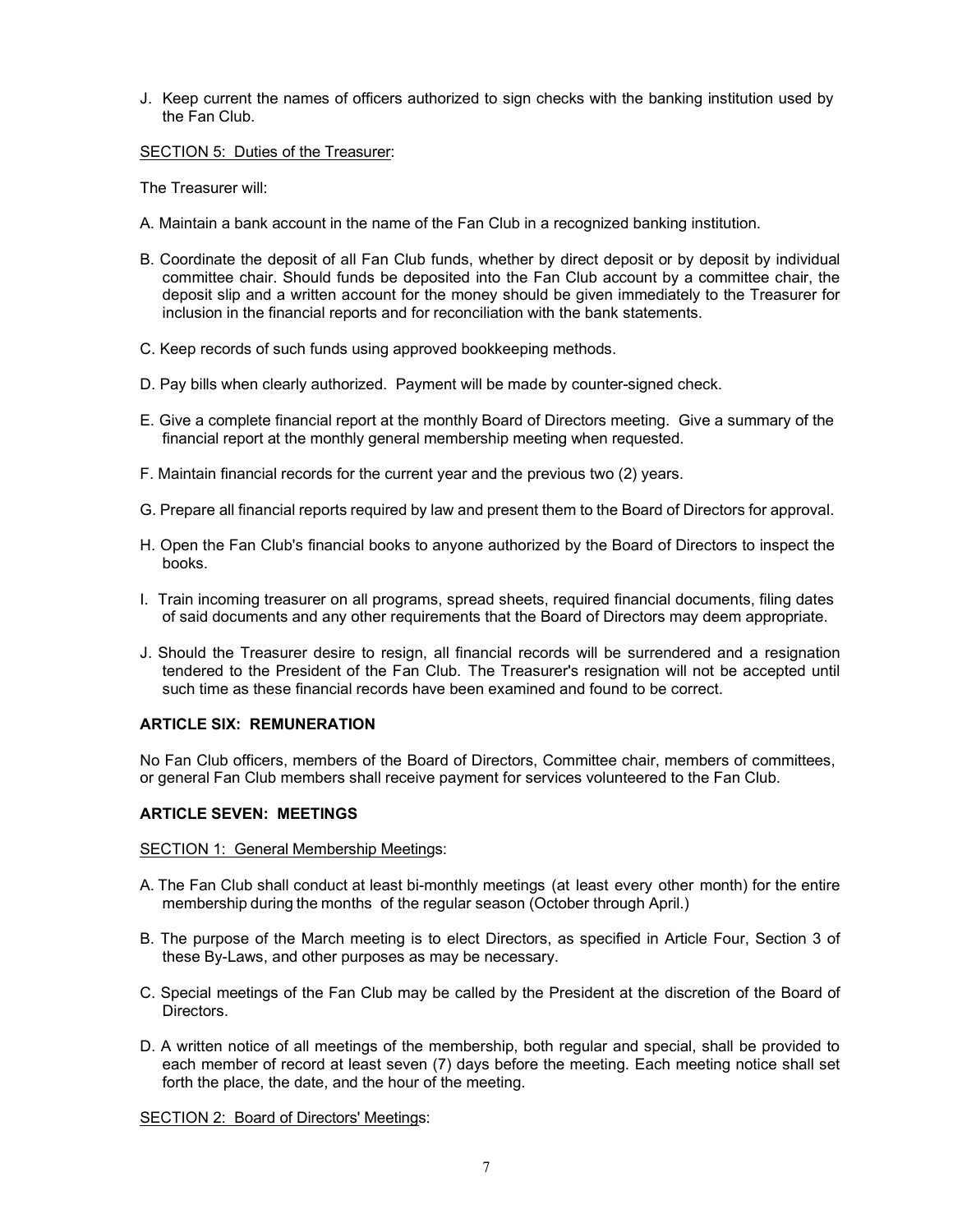- A. The Board of Directors shall meet a minimum of ten (10) times per year, at the discretion of a majority of the Board of Directors at a time and place to be selected by the Board of Directors.
- B. Special meetings of the Board of Directors may be called by either the President or any other Director with the support of two other Directors.

SECTION 3: Rules of Order:

All meetings of the Fan Club and Board of Directors shall be conducted in accordance with Robert's Rules of Order (current version) unless otherwise modified by these By-Laws.

### ARTICLE EIGHT: QUORUM

#### SECTION 1: General Membership Meetings:

Fifteen (15) individual members in good standing shall constitute a quorum for the transaction of all business at a regular or special meeting of the Fan Club.

#### SECTION 2: Board of Director's Meetings:

Five (5) members of the Board of Directors shall constitute a quorum for the transaction of all business at any meeting of the Board of Directors

#### ARTICLE NINE: COMMITTEES

SECTION 1: Establishment of Standing Committees:

- A. There is hereby established Standing Committees as contained in Section 1C.
- B. Each Standing Committee shall annually elect a committee member to Chair that committee. Such election shall take place as soon as possible after the first meeting of the new Board of Directors following the March general membership meeting, by no later than July 15.
- C. The following Standing Committees are hereby established:
	- 1. Activities
	- 2. Charities
	- 3. Fund Raising
	- 4. Membership
	- 5. Newsletter
	- 6. Player Recognition/Poster making
	- 7. Sunshine
	- 8. Trips
	- 9. Fan Club Table
	- 10. Website
	- 11. Publicity
	- 12. Bylaws
	- 13. NHL Booster Club

# SECTION 2: Duties of the Standing Committee Chair:

- A. To provide the leadership of the Committee.
- B. To ensure that the Committee complies with the aims of the Fan Club as stated in the Articles of Incorporation and the By-Laws.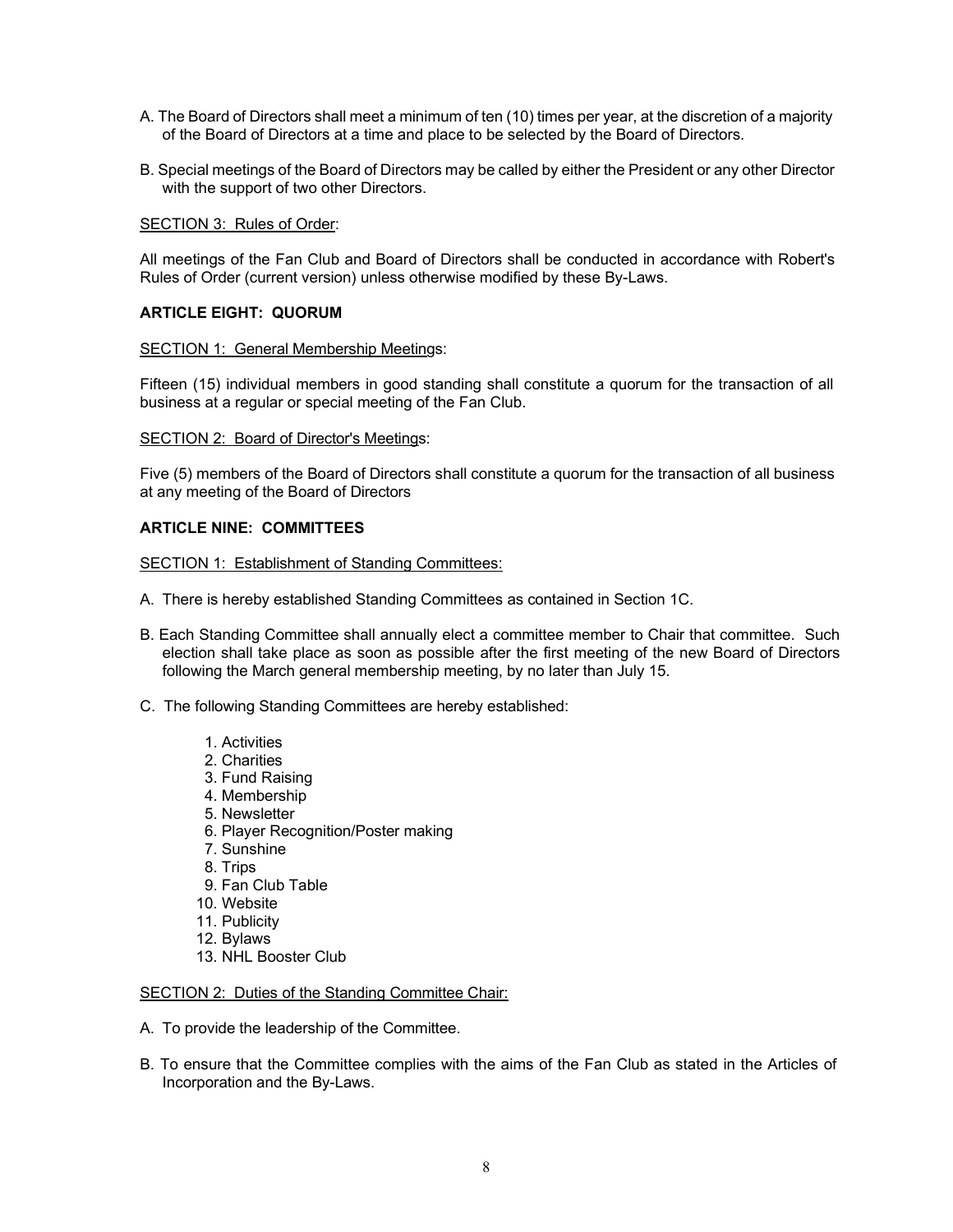- C. To schedule meetings of the Committee as deemed necessary by the Committee Chair or the Board of Directors throughout the entire year to best accomplish the goals of each committee.
- D. To submit by August of each year an estimated operating budget for the year to the Board of **Directors**
- E. To submit to the Board of Directors for approval, a written budget on all expenditure of funds over one hundred dollars (\$100.00) prior to an anticipated activity before spending the monies. To report all financial obligations to the Board of Directors for approved projects.
- F. Upon completion of an approved activity, give the Treasurer the following items:
	- 1. All collected monies or a deposit slip for monies deposited by the committee chair
	- 2. A written account for all monies collected for the activity
	- 3. All necessary items for payment of bills or other financial obligations
	- 4. Submit a financial report to the Board of Directors at their next regularly scheduled meeting
	- 5. Deposits may be made incrementally when received and bills paid as incurred during the planning of the activity
- G. To give Committee progress reports at each Board of Directors and, when needed, at each general membership meeting, and to be prepared to discuss major items of interest when called upon to do so by the President or any Fan Club member in attendance.
- H. To attend all Board of Directors meetings unless excused for reasons of employment, illness or out of the area.
- I. To appoint a representative to take over the duties of the Chair, if necessary.
- J. Additional responsibilities of NHL Booster Club Chair
	- 1. Payment of the NHLBC dues by June 1 to the treasurer of the NHLBC
	- 2. Distribution of the convention packets to any interested members of the WCFC and collects required paperwork and payment
	- 3. Working with the Convention Chair of the Upcoming NHLBC convention regarding required paperwork and payments
	- 4. Representing the WCFC on the Executive Board of the NHLBC. The purpose of the Board is to make urgent decisions required by the NHLBC outside of the timeframe of the NHLBC convention

#### SECTION 3: Establishment of Ad Hoc Committees:

- A. The President shall have the power to establish Ad Hoc Committees for the resolution of a specific task.
- B. The President shall appoint the Chair of an Ad Hoc Committee, with the concurrence of the Board of Directors.

SECTION 4: Duties of Ad Hoc Committee Chair:

The duties of the Chair of an Ad Hoc Committee are the same as for a Standing Committee.

SECTION 5: Termination as Committee Chair:

- A. The Chair of any committee may resign the position at any time by delivering a written resignation to the President and the Board of Directors. The acceptance of such resignation, unless required by the terms thereof, or by conditions set forth in these By-Laws, shall not be necessary to make the resignation effective.
- B. The termination as the Chair of an Ad Hoc Committee will be after a final report has been given and approved.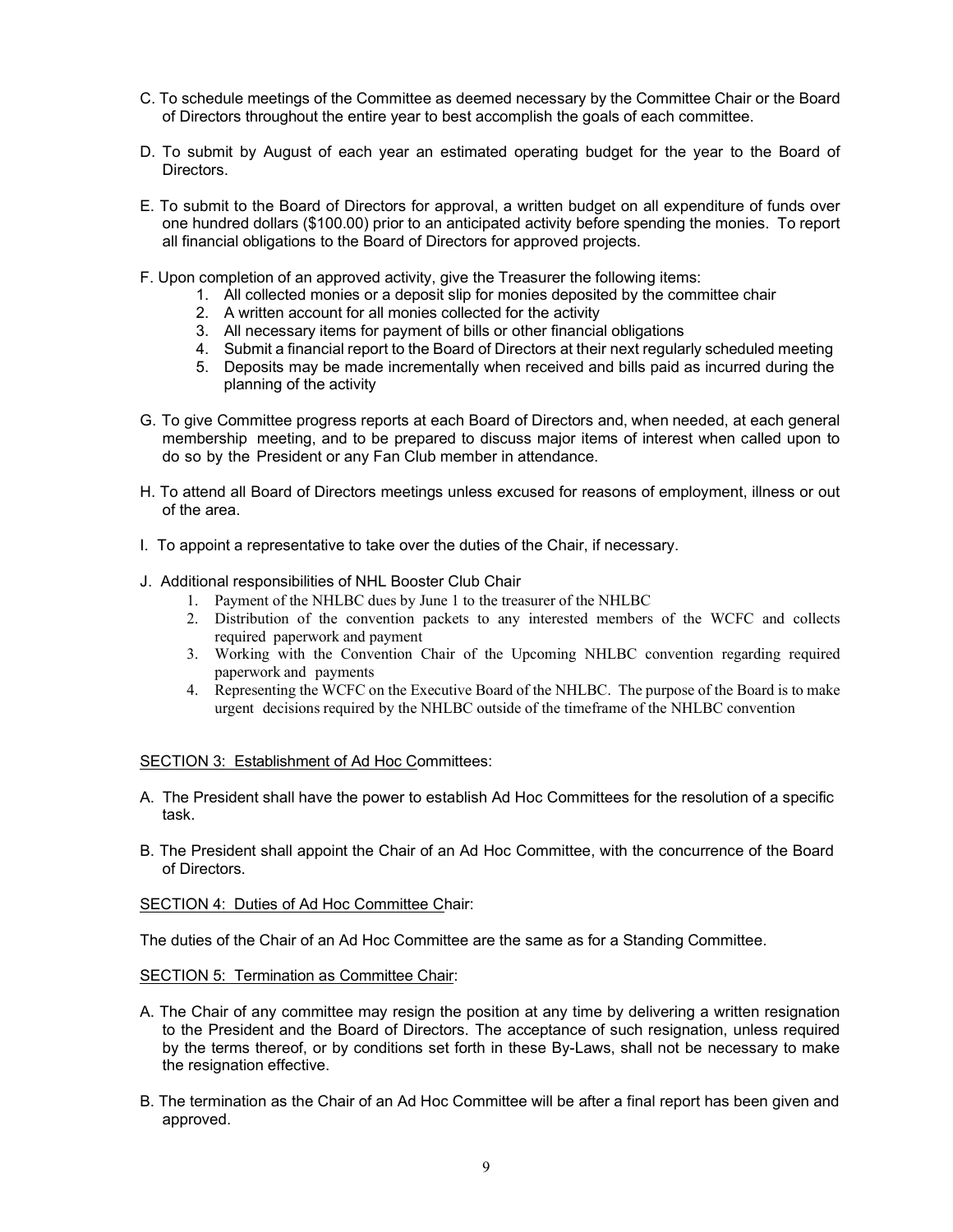C. Removal of any Committee Chair for failing to carry out the duties prescribed in these By-Laws shall require a two-thirds (2/3) majority of the Board of Directors.

### SECTION 6: Vacancies:

If a Committee Chair is vacated for any reason, the President, pending Board approval, shall appoint a temporary Chair until a permanent Chair is selected.

## ARTICLE TEN: AMENDMENTS TO THE ARTICLES OF INCORPORATION AND/OR BY-LAWS

#### SECTION 1: Submission of Amendments:

Any member of the Fan Club in good standing may submit in writing any requested amendments to the Bylaws or Articles of Incorporation to the Board of Directors, at any time.

## SECTION 2: Incorporation of Amendments:

- A. The bylaws committee, upon receipt of any requested amendments to the Bylaws and/or Articles of Incorporation, shall consider said changes or said amendments.
- B. Any amendments approved by majority vote of the Bylaws Committee shall be presented to the Board of Directors prior to being submitted to the membership at a general membership meeting provided that written notice is given to the general membership at least twenty-one (21) days prior to said general membership meeting, indicating that Bylaws revisions will be on the meeting agenda.
- C. Incorporation of any amendments to the Articles of Incorporation or Bylaws shall require a two-thirds (2/3) majority vote by the voting members present at the general meeting.

## ARTICLE ELEVEN: POLICY AND PROCEDURE

#### SECTION 1 – Use of the Mailing List

No individual member of the Fan Club shall be allowed to use the membership list for personal benefit or forward the membership list to any commercial or non-profit enterprise. The Board of Directors of the Fan Club, at their discretion pursuant to Article Two, Section 3, Paragraph C, may release the membership list to the Washington Capitals Organization if requested. Regardless of the aforementioned, personal information of any member shall not be released without the express approval of said member.

#### SECTION 2 – Binding of Commitments

No member, at any time, may act on behalf of the Fan Club, or sign any commitment binding on the Fan Club without authority from the Board of Directors.

#### SECTION 3 – Endorsement of Candidates

The Fan Club shall endorse no political party or candidate.

#### ARTICLE TWELVE: DISSOLUTION OF THE FAN CLUB

The Washington Capitals Fan Club, Ltd., may be dissolved by the affirmative vote for dissolution of two-thirds (2/3) of its voting members. In the event of dissolution, and after the Fan Club's financial obligations have been met, the assets of the Fan Club shall be distributed for charitable purposes as determined by the Board of Directors.

#### ARTICLE THIRTEEN: REDUCTION OF BUSINESS AND ACTIVITIES: